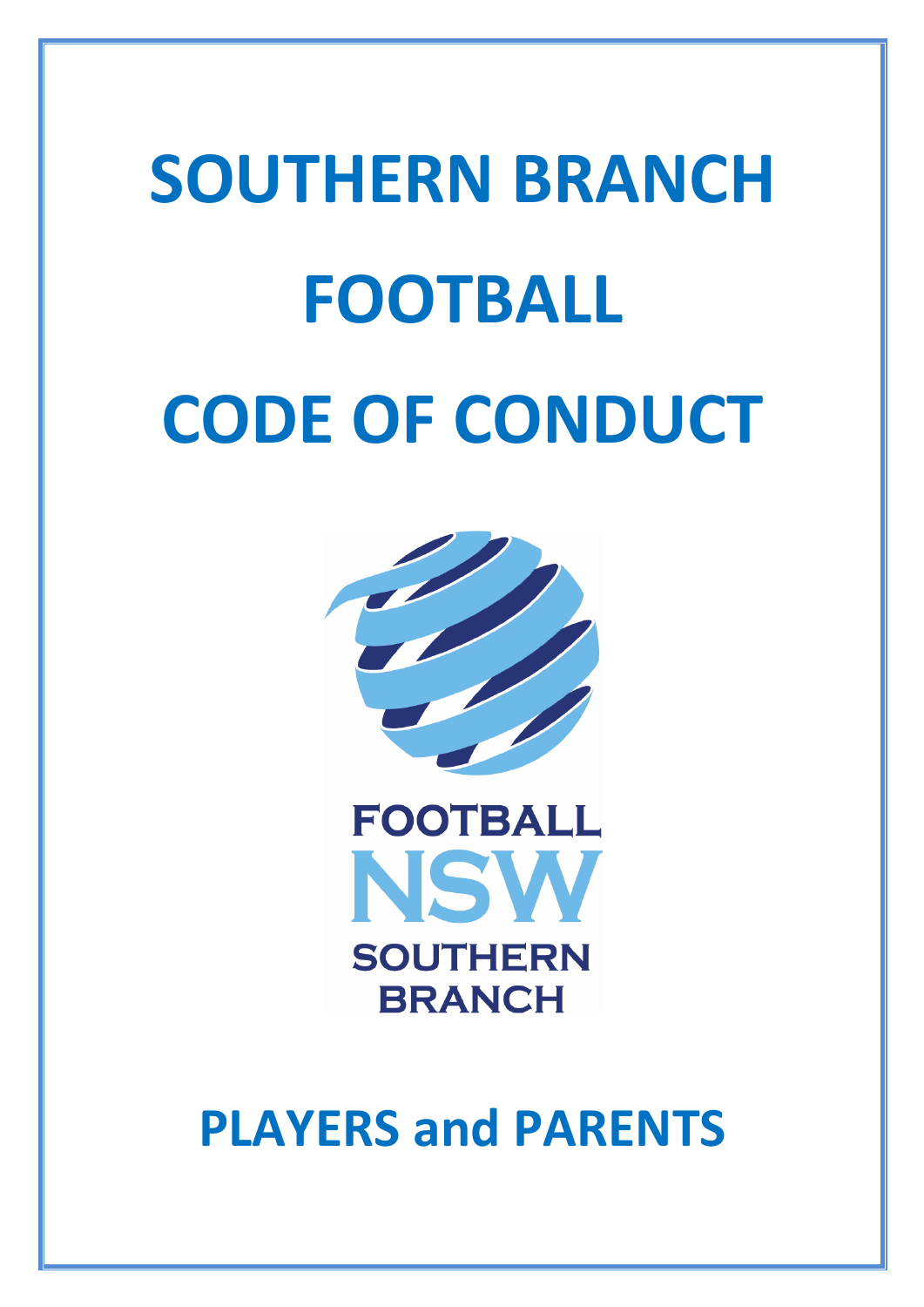# **CODE OF CONDUCT: PLAYER**

Playing for enjoyment as a member of a team is the most fundamental part of the game. Whilst winning is the objective, it is not to be achieved at any cost. Fair play and respect for all others in the game is essential. This Code focuses on players involved in team football. Nevertheless, the key concepts in the Code are valid for players at all levels.

- 1. Play football to enjoy yourself, and accept that striving to win is more important than winning itself. Victory and defeat are inevitable, and should be accepted equally.
- 2. Understand and abide by the laws, rules and spirit of the game in any competition in which you participate.
- 3. Players will exhibit good sportsmanship at all times, never condone violations of the laws of the game or exhibit behaviour contrary to the spirit of the laws of the game.
- 4. Consistently display high standards of behaviour.
- 5. Respect the wishes and directions of your coach.
- 6. Respect the referees' decisions at all times.
- 7. Treat opponents with due respect at all times, and avoid words or actions that may mislead a match official.
- 8. No offensive, abusive or insulting remarks shall be made toward any other player, official or parent.
- 9. Display a good attitude at training and on match days.
- 10. Players will turn up for matches in advance of kick-off and training as directed by the team manager.
- 11. No jewellery is to be worn by players during matches or training.
- 12. Players will always wear the correct kit.
- 13. Club kit is only to be worn for matches.
- 14. Football boots must in a good and safe condition.
- 15. Players must wear shin pads during matches and training.
- 16. Players must not eat or chew during matches or training.
- 17. Inform the coach when you have an injury.
- 18. Ensure that all requisite forms are filled in correctly.
- 19. Pay registrations on time.
- 20. Encourage your teammates you cannot win a game on your own.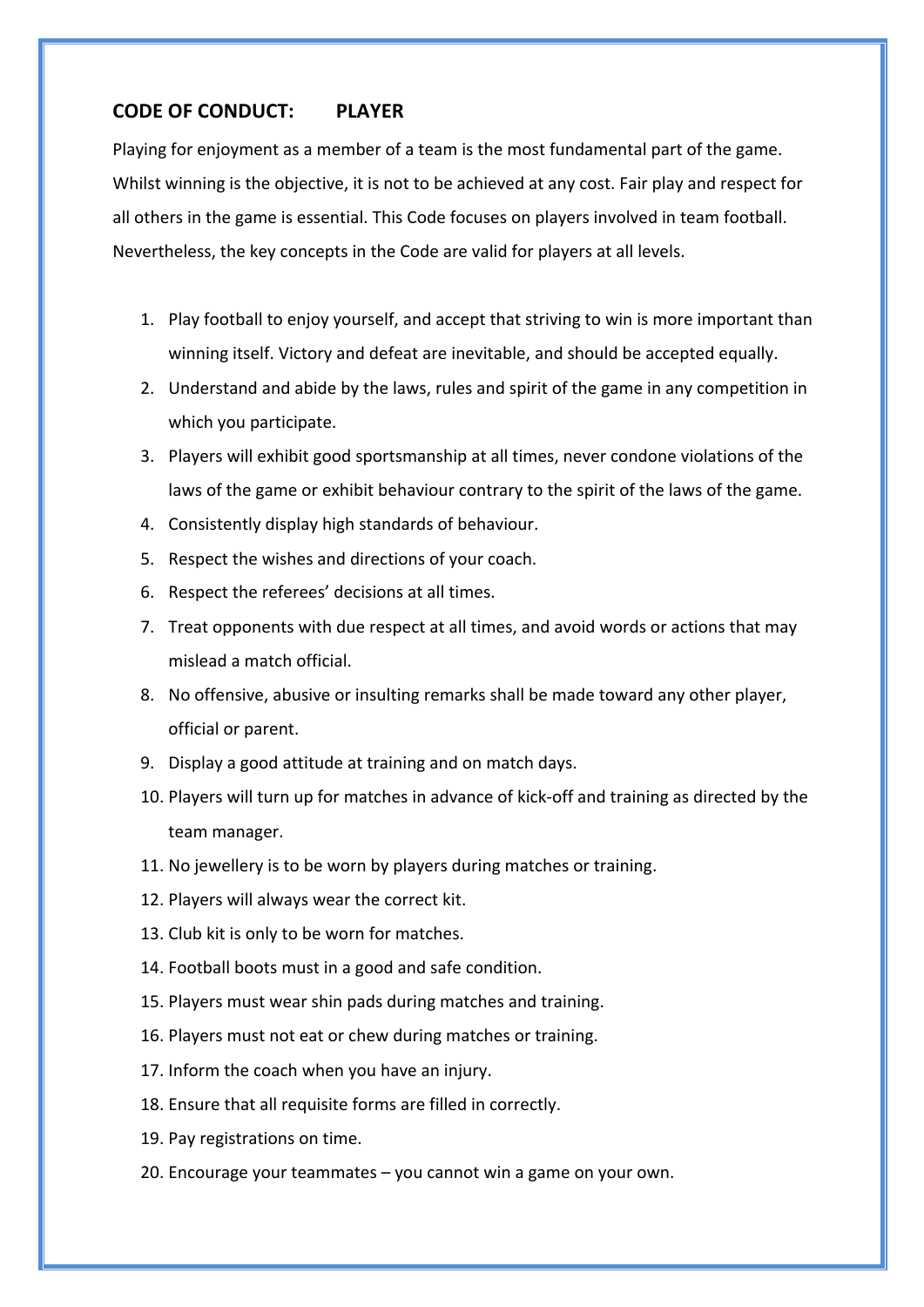| Failing to adhere to the code of conduct could lead to: |                          |                                                                                         |
|---------------------------------------------------------|--------------------------|-----------------------------------------------------------------------------------------|
|                                                         |                          | 1. Player stood down from training.                                                     |
|                                                         |                          | 2. If behaviour continues player stood down from training and games.                    |
|                                                         |                          | 3. Player is stood down for a game but has to attend training.                          |
|                                                         |                          | 4. Both player and parent are asked to leave the club, and de-registered following full |
|                                                         |                          | payment of fees.                                                                        |
|                                                         |                          |                                                                                         |
|                                                         |                          |                                                                                         |
| <b>Player Name:</b>                                     |                          |                                                                                         |
|                                                         |                          |                                                                                         |
|                                                         | <b>Player Signature:</b> |                                                                                         |
|                                                         |                          |                                                                                         |
|                                                         | Date:                    |                                                                                         |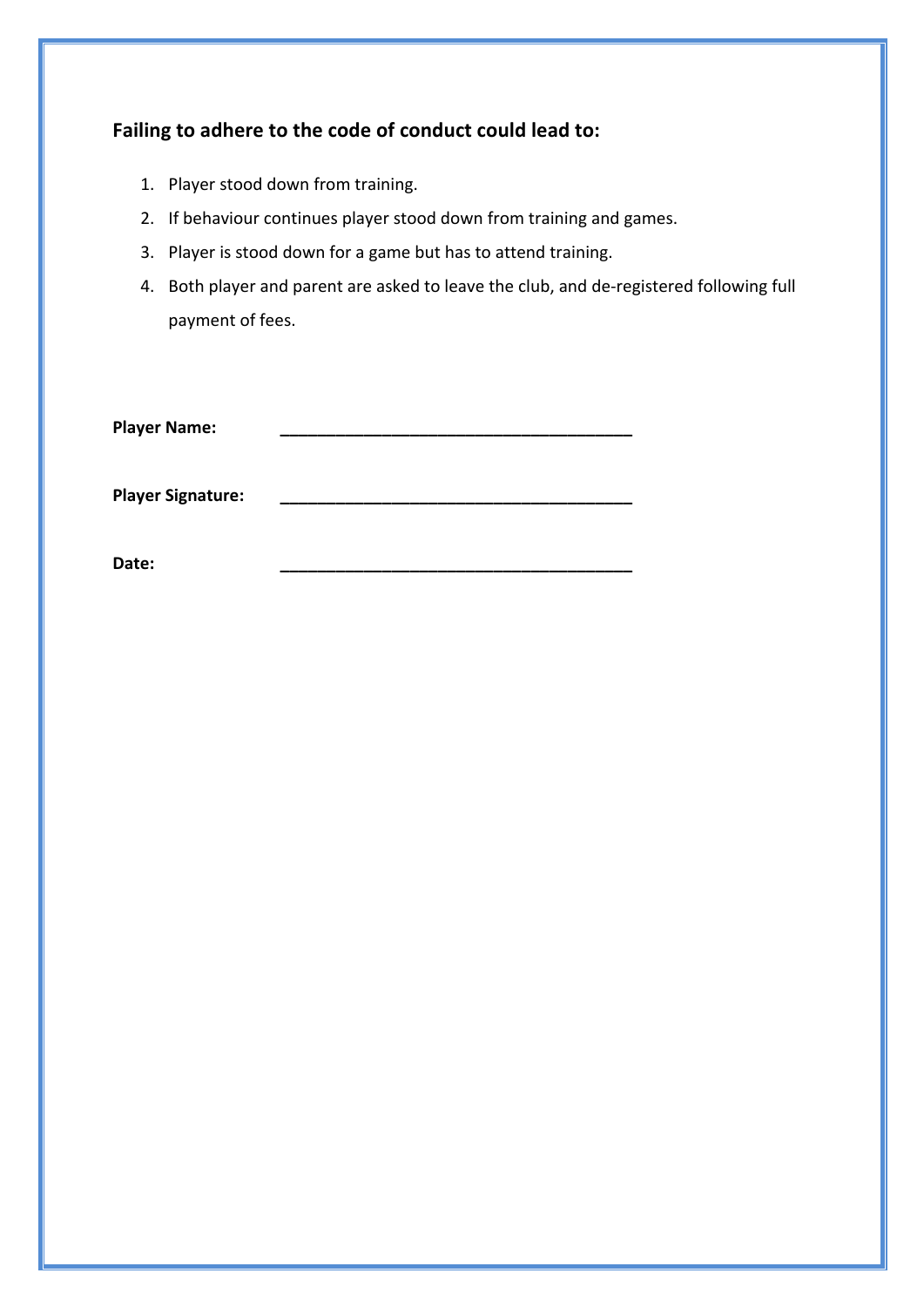# **CODE of CONDUCT: PARENTS**

First and foremost, ensure that football participation for your child and others is a positive experience. Young people participate in football for their pleasure and enjoyment, not yours. Remember a child is easily affected by outside influences. A parent/caregivers expectations and attitudes have a significant bearing on a child's attitude towards other players, coaches, officials, managers and other parents.

### Therefore:

- 1. Encourage players to always play according to the rules and to settle disagreements without resorting to hostility, verbal abuse or violence. These types of behaviour will **NOT** be tolerated at Southern Branch. Support all efforts to remove verbal and physical abuse from football, both on and off the field.
- 2. Show control, respect and appreciation to all involved with football. This includes players, opponents, coaches, officials, managers, other parents and spectators. Encourage players to do the same. Remember without these **volunteers**, your child would not be able to participate in football.
- 3. Respect the coach interact, with courtesy, through the team manager. Please leave coaching to the coach, regardless of whether you agree or disagree.
- 4. Encourage your child to speak with the coach. If your child is having difficulties in training or games, or can't attend training etc. encourage them to speak directly to the coach/manager. This "responsibility taking" is a big part of becoming a mature person. By handling off the field tasks your child is claiming ownership of all aspects of the game.
- 5. Respect the Referee and Officials and teach players to do likewise. These persons are there to make the game fair and more enjoyable. They are human and make mistakes. You must understand this and explain it to your child. Your attitude and behaviour toward these persons will affect the player's attitude and behaviour also.
- 6. Applaud good play by your team and members of opposing teams.
- 7. Accept the results of each game and encourage your child to be gracious in both victory and defeat. However, you can turn defeat into victory by being solution focused and working on improving their performance.
- 8. Parents must not criticise their child or other children. Allow the coaches to do their work, if you add your suggestions it may cause confusion and erode player confidence.